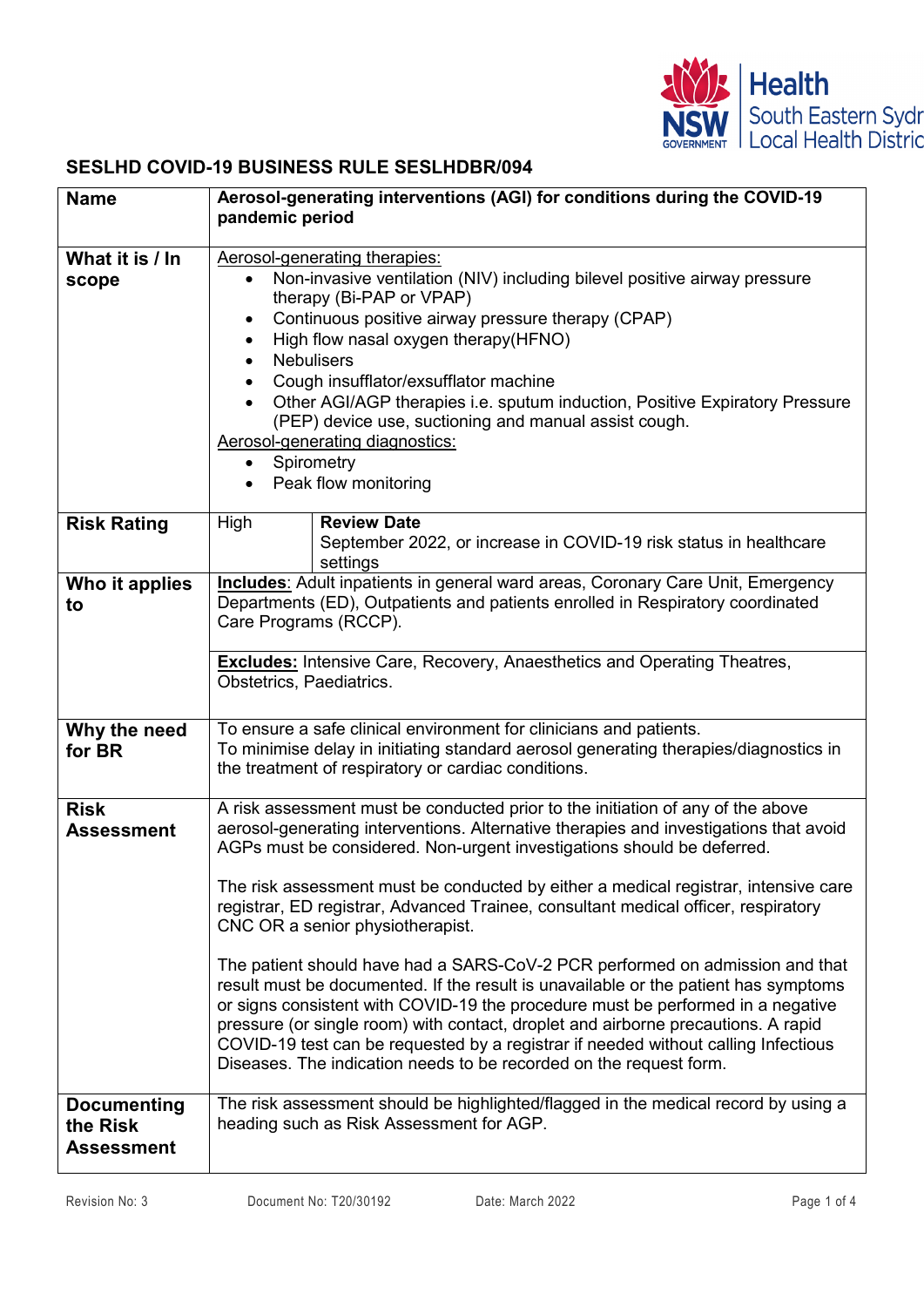| <b>Ceiling of Care</b><br><b>Transmission</b>                                                                  | The documented Risk Assessment for AGP in the medical record must state:<br>actual clinical benefit of or specific indication for the AGP or alternative<br>therapies<br>the patient's COVID-19 status<br>$\bullet$<br>assess the clinical setting and the most appropriate <b>location</b> for the aerosol<br>generating procedure (AGP) or investigation<br>type of accommodation and type of precautions according to CEC guidelines.<br>$\bullet$<br>For adults being admitted to hospital a discussion regarding ceiling of care should be<br>held either at the time of admission or as soon as practicable. This includes<br>appropriate documentation of ceiling of care and resuscitation orders in the event of<br>initial treatment failure.<br>As per Clinical Excellence Commission guidelines. |  |  |  |
|----------------------------------------------------------------------------------------------------------------|--------------------------------------------------------------------------------------------------------------------------------------------------------------------------------------------------------------------------------------------------------------------------------------------------------------------------------------------------------------------------------------------------------------------------------------------------------------------------------------------------------------------------------------------------------------------------------------------------------------------------------------------------------------------------------------------------------------------------------------------------------------------------------------------------------------|--|--|--|
| based<br>precautions                                                                                           | https://www.cec.health.nsw.gov.au/keep-patients-safe/COVID-19/COVID-19-<br><b>IPAC-manual</b>                                                                                                                                                                                                                                                                                                                                                                                                                                                                                                                                                                                                                                                                                                                |  |  |  |
| <b>Selection of</b><br><b>PPE</b>                                                                              | As per Clinical Excellence Commission guidelines. See links below<br>https://www.cec.health.nsw.gov.au/keep-patients-safe/COVID-19/COVID-19-<br><b>IPAC-manual</b>                                                                                                                                                                                                                                                                                                                                                                                                                                                                                                                                                                                                                                           |  |  |  |
| <b>Changes to</b><br>practice:<br>Nurse / Allied<br><b>Health initiated</b><br>therapies                       | Ordinarily, in some clinical areas CPAP, bilevel NIV, prescription of nebulisers,<br>spirometry and peak flow are nurse/allied health initiated.<br>To optimise safety AGPs will cease to be nurse/allied health initiated for the duration<br>of the COVID-19 pandemic period.<br>Senior physiotherapists may approve spirometry and peak flow testing after an<br>appropriate risk assessment.                                                                                                                                                                                                                                                                                                                                                                                                             |  |  |  |
| <b>Changes to</b><br>practice:<br><b>Nebulisers</b>                                                            | Nurse/allied health initiated normal saline nebuliser prescription has been<br>$\bullet$<br>removed as a nurse initiated option in eMR.<br>All standing orders for nebulised medications have also been temporarily<br>$\bullet$<br>rescinded and removed from eMR.<br>Spacers and metered dose inhalers or dry powdered devices are the<br>recommended delivery system for inhaled medications.<br>The decision to use nebulisers can only be made by the Admitting Medical<br>Consultant in conjunction with the NUM or Nursing Team Leader of the proposed<br>location<br>With the exception of the ED Resus bays, all in scope clinical areas, should<br>$\bullet$<br>remove mask nebuliser set ups from stocked shelves for the duration of the<br>COVID-19 pandemic period.                            |  |  |  |
| <b>Changes to</b><br>practice:<br><b>Management</b><br><u>of</u><br>tracheostomy<br>$o$<br><u>laryngectomy</u> | Patients with a tracheostomy or laryngectomy requiring regular normal saline<br>$\bullet$<br>nebulisers /continuous humidification will require a risk assessment led by an<br>Emergency, Respiratory or attending medical consultant on appropriate<br>transmission based precautions.<br>Site specific management of in-line suction and closed circuits will be described<br>٠<br>in clinical business rules.                                                                                                                                                                                                                                                                                                                                                                                             |  |  |  |
| Changes to<br>practice:<br><u>Domestic</u><br><b>CPAP/Bi-level</b><br>devices                                  | All inpatients usually on domestic CPAP/Bi-level devices should not use these<br>$\bullet$<br>therapies until a risk assessment is conducted by the attending medical<br>consultant of the admitting team<br>For patients admitted under Respiratory Medicine or who are being consulted by<br>٠<br>Respiratory Medicine, domestic CPAP/ bilevel NIV devices can be used once a<br>risk assessment is completed and documented by, or discussed with, the<br>respiratory consultant.                                                                                                                                                                                                                                                                                                                         |  |  |  |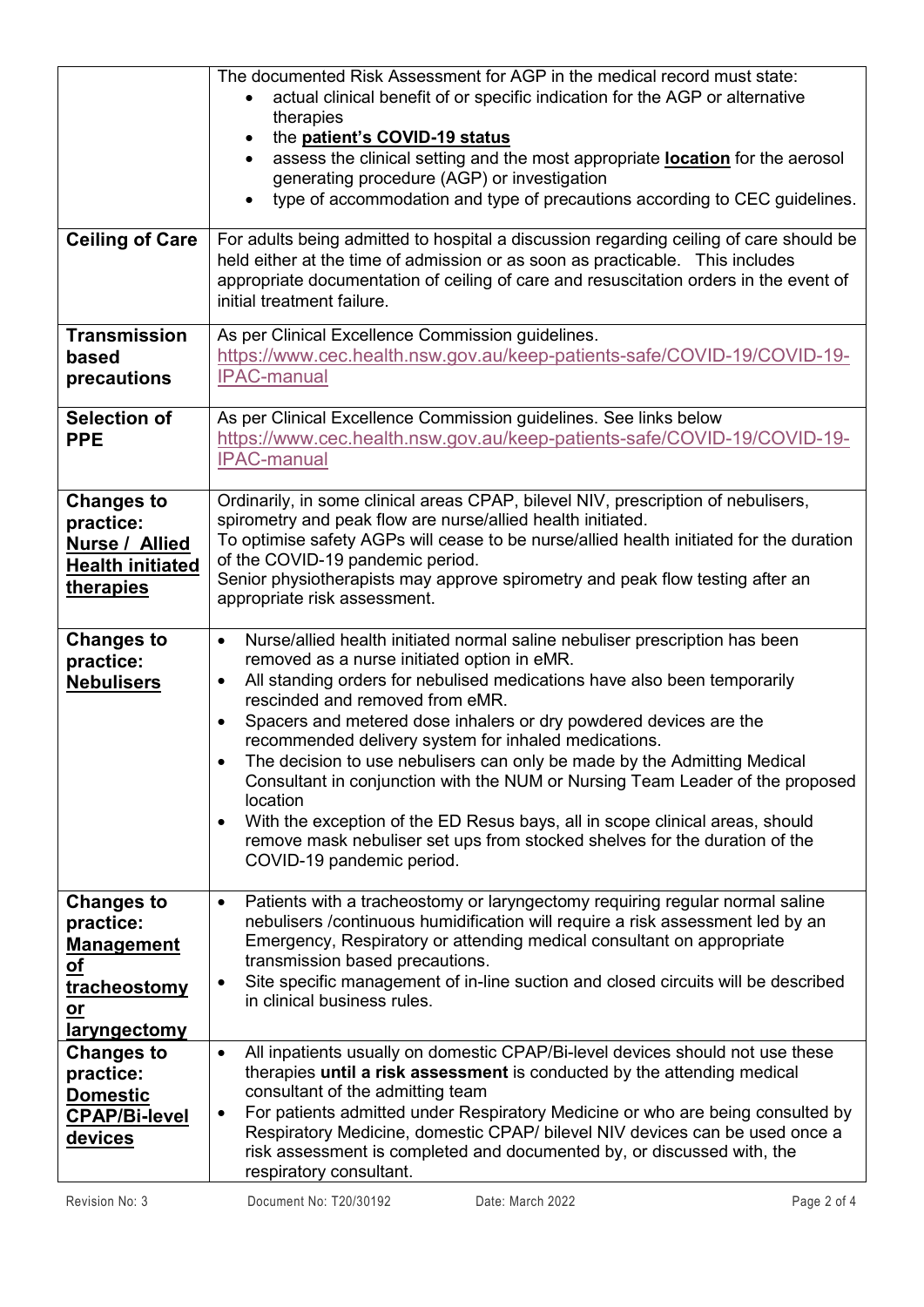| <b>Changes to</b><br>practice:<br>spirometry | Ward spirometry will not routinely be performed. Spirometry will only be<br>$\bullet$<br>performed if justified by specific clinical need and after risk assessment. Choice<br>of PPE and location will be determined during the risk assessment.<br>An in-line viral filter must be used.                                                                                                                                                                             |  |  |
|----------------------------------------------|------------------------------------------------------------------------------------------------------------------------------------------------------------------------------------------------------------------------------------------------------------------------------------------------------------------------------------------------------------------------------------------------------------------------------------------------------------------------|--|--|
| When to use<br>the BR                        | Prior to the commencement of aerosol generating therapies or diagnostics for the<br>treatment of respiratory or cardiac conditions.                                                                                                                                                                                                                                                                                                                                    |  |  |
| Why the rule is<br>necessary                 | CPAP, bilevel NIV, HFNO, nebulisers and cough insufflator/exsufflator machines<br>and some physiotherapy techniques (see above) may increase the risk of<br>transmission of respiratory infections to staff members and other patients as they are<br>AGPs. Given the current prevalence of COVID-19 in the community, restrictions<br>should be implemented to reduce the risk of transmission of influenza-like illness<br>AND COVID-19 within the hospital setting. |  |  |
| Who is<br>responsible                        | <b>General Managers and Clinical teams</b>                                                                                                                                                                                                                                                                                                                                                                                                                             |  |  |
| <b>Executive</b><br><b>Sponsors</b>          | Clinical Stream Director, Cardiac and Respiratory                                                                                                                                                                                                                                                                                                                                                                                                                      |  |  |
| <b>Author</b>                                | <b>Cardiac and Respiratory Clinical Stream Committee</b>                                                                                                                                                                                                                                                                                                                                                                                                               |  |  |

## **Revision and Approval History**

| <b>Date</b>       | <b>Revision Number</b> | <b>Author and Approval</b>                                                                                                                                                                                                                                                                                                                                                             |  |
|-------------------|------------------------|----------------------------------------------------------------------------------------------------------------------------------------------------------------------------------------------------------------------------------------------------------------------------------------------------------------------------------------------------------------------------------------|--|
| <b>June 2020</b>  | Draft                  | Draft business rule endorsed by Executive Sponsor                                                                                                                                                                                                                                                                                                                                      |  |
| <b>June 2020</b>  | 0                      | Approved by Clinical and Quality Council.<br><b>Published by Executive Services</b>                                                                                                                                                                                                                                                                                                    |  |
| <b>July 2021</b>  | 1                      | Minor review. Risk Assessment section reworded to improve<br>clarity and to emphasise that patient location and required<br>precautions, is determined on a case by case basis. Scope<br>extended to include Respiratory Coordinated Care Program<br>(RCCP) patients. Links to CEC & ACI documents refreshed.<br>Approved by the Executive Sponsor.                                    |  |
| August 2021       | 2                      | Respiratory Physiotherapy guidelines link updated. Approved by<br><b>Executive Sponsor.</b>                                                                                                                                                                                                                                                                                            |  |
| <b>March 2022</b> | 3                      | Responsibility for conducting risk assessment extended to<br>respiratory CNC, senior physiotherapists. Removed requirement<br>for risk assessment by Infectious Diseases. Aerosol generating<br>techniques used in physiotherapy listed. Following sections<br>removed: Initiating NIV in ED removed; Responsibility for<br>conducting risk assessment. Approved by Executive Sponsor. |  |